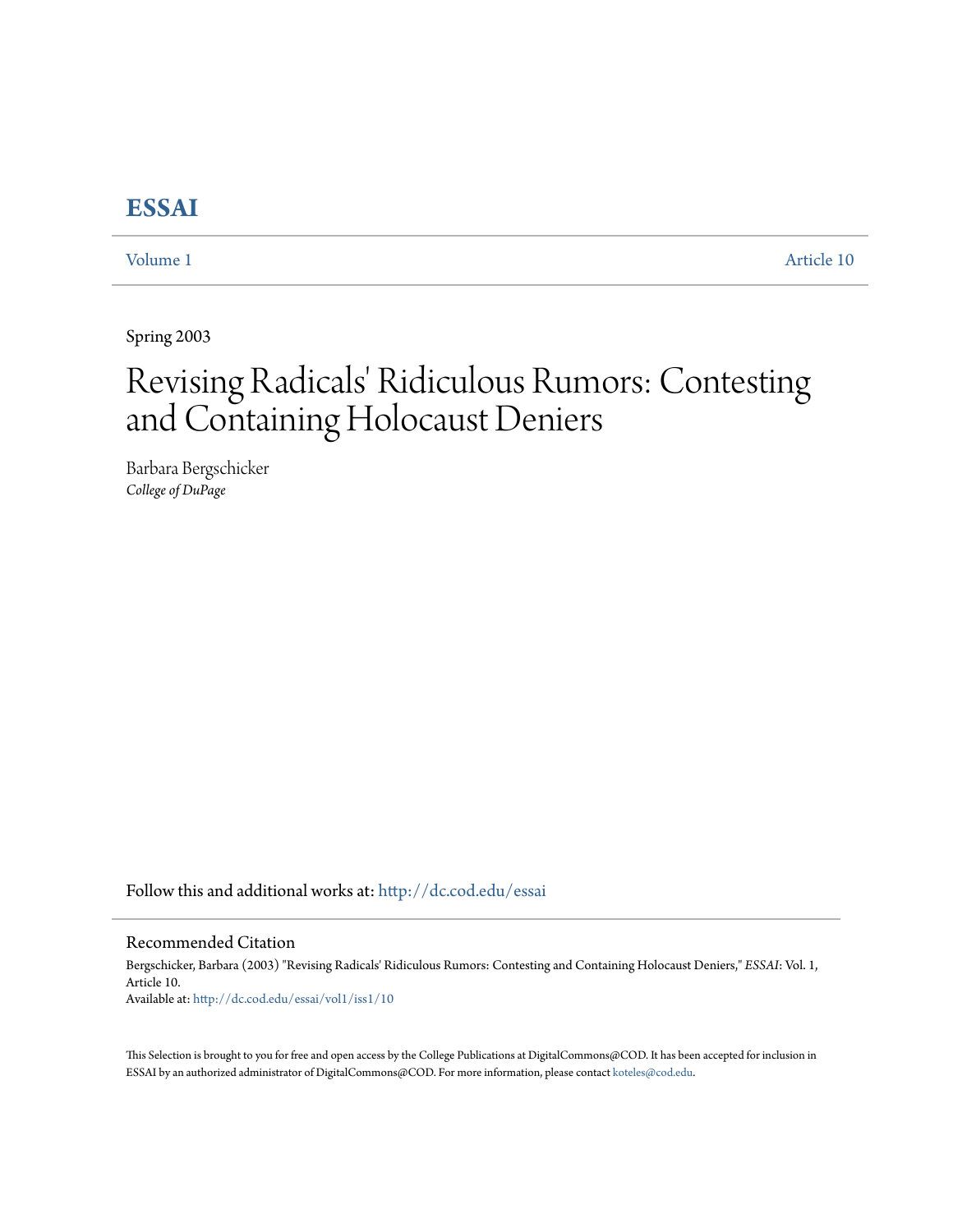Revising Radicals' Ridiculous Rumors: Contesting and Containing Holocaust Deniers

#### by Barbara Bergschicker

(English 103)

The Assignment: Students were assigned to write eight-twelve page research essays on Holocaust-related topics that explored controversial aspects of this area of study.

*"… [A] little omission and distortion here and there, and how easy it is to rewrite history. There are subjects, however, that should be exempt from such practices. The Holocaust is surely one of them. It should not be a subject for propaganda exercises, for demagogy, for smugness, for flippancy."* 

– Walter Laqueur

close friend of mine recently interviewed some of Naperville, Illinois' "swashbuckling" students of Neo-nazism, or new Nazism. She informed me of her fear that just because she was interested in hearing their reasons for believing that the Holocaust never happened, they thought she might close friend of mine recently interviewed some of Naperville, Illinois' "swashbuckling" students of Neo-nazism, or new Nazism. She informed me of her fear that just because she was interested in hearing their reasons for b Neo-Nazi's naivety and stupidity). Thankfully, she declined the invitation.

These young adults buy into an age-old concept that unfortunately will never be contained as long as there is bigotry and hatred. One female follower said that, "I think that the Holocaust never happened. It's just the Jewish people's way of getting sympathy. There might have been some death, but nothing significant" (Connell 1) The Holocaust never happened, right? It was not the genocide where in twelve million plus Jews, Russians, Poles, Gypsies, homosexuals, etc. died from starvation, hypothermia, countless diseases, gunshots, burns, and most significantly, gas chambers? (Gottfried 12). Denial of such a monumental historical event is incredible, but this society does exist. George Santayana proclaimed a powerful maxim when he said that "those who cannot remember the past are condemned to repeat it" (13). The complete containment of Holocaust deniers might never be achieved, but through tolerant discussion, validators of this historical cataclysm can contest the liars.

The history of denial is confusing and debilitating. Deniers claim that they are "revisionists" (www.ihr.org). This title originates from the group of people upset with the United States' involvement in World War I; they called themselves revisionists. These revisionists, however, use historical accounts to revise history into their own version, while deniers' evidence springs forth from their own imprudence. The deniers deny while the revisionists revise. Revisionists do not deny blatantly obvious truths; they mix and match. Deniers, however, insist on the following three ridiculous arguments:

…there was no German program to exterminate Europe's Jews, that numerous claims of mass killing in 'gas chambers' are false, and that the estimate of six million Jewish wartime dead is irresponsible exaggeration. (www.ihr.org)

Obviously these claims are unreasonable. First, these deniers claim that there was no German program to exterminate Europe's Jewish population. What about the name "Nazi Party"? That name never has reflected anything but a German program. The Nazi exterminated them; therefore, they are the program responsible. The second argument is that "mass killings in 'gas chambers' are false". Deborah Lipstadt, Dorot Professor of Modern Jewish and Holocaust Studies at Emory University, purports that, "…denial relies on pseudoscience" (32). Historians, who typically have not background in science, try to use this subject as proof of their narrow-minded beliefs. Gas chambers were called a "propaganda exercise" (Lipstadt 8). To try and prove their theory, the deniers used samples taken from gas chamber cramps such as Auschwitz to get them chemically analyzed. However, the conclusions met were false, and the judge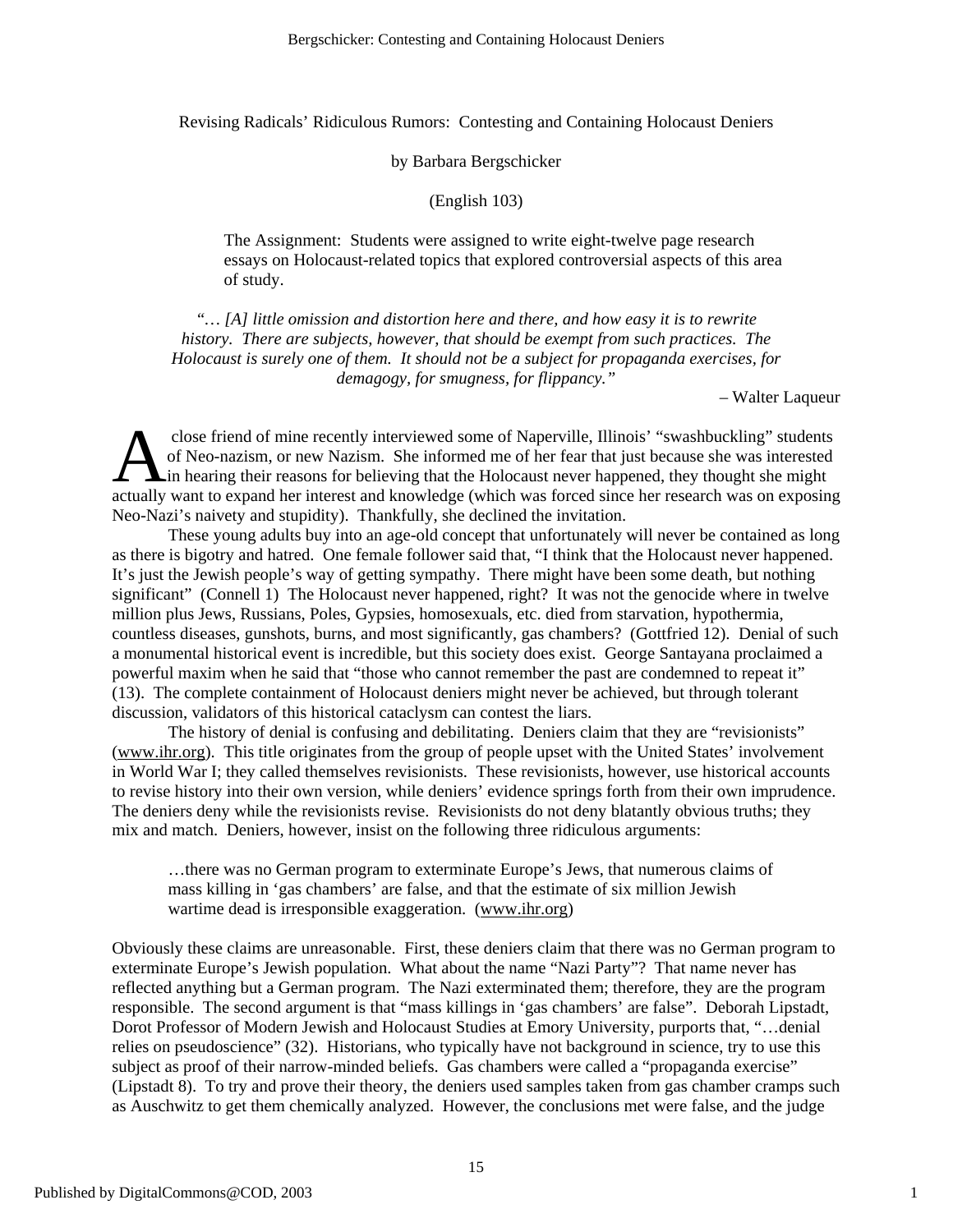overseeing this experiment labeled the main "engineer" Fred Leuchter's opinion as "of no greater value than that of an ordinary tourist" (163). The last argument states that "the estimate of six million Jewish wartime dead is an irresponsible exaggeration". The author of The Myth of the Six Million, the book that "undertook to disprove all the evidence of the murder of the European Jews and to discredit all eyewitness testimony", claimed to be a "specialist in political and diplomatic aspects of the Second World War", while all this time the writer was only an editor of a magazine that organized British neo-Nazis (Gottfried 30). These deniers' attempts always fail. Their arguments are not legitimate and their socalled "specialists" are average anti-Semantic Joes. Deniers' history transpires as a means to continue the bigoted opinions of these men.

Holocaust denial often masks hatred towards Jewish people that has unfortunately transcended the years. David Kirk translates the work of Dr. Eberhard Jackel, professor of Modern History at the University of Stuttgart, in which he asserts, "Aim and tool of the attempted rehabilitation of Nazism is Holocaust denial" (7). Fascists from the past such as Maurice Bardeche, the most prominent French fascist, were for Germany and against Jews, but deniers today claim none of the above; they vow to only wish to revise history into the truth (Lipstadt 51). The deniers profess peace, blaming the British and French for getting the United States involved in the war, when all that the Germans offered were "reasonable and statesmanlike proposals' in order to avert war" (Lipstadt 33). Once again, the deniers deviate from the core of their arguments. They can blame the outbreak of war on whomever they desire. However, the outcome of war directly correlates to their involvement. The fact is that war happened, and millions of innocent men, women, and children were killed by the hands of countless German Nazis. Yet again, the Nazis blame someone else for their own actions. Bardeche says that soldiers and officers should not be responsible for any orders they took, because these men "had to defeat the Communists in order to survive" (Lipstadt 50). The Nazi/Soviet argument is completely false, considering the shared history of these two countries. It ultimately comes down to the fact that Germany and Russia were cordial until Hitler decided that since he had wiped out all of the forces surrounding Russia, it was time to squash his Russian comrades as well (Whisenhunt). Germany's survival did not depend on defeating Russian Communists. If it did, then why were they able to lose the war and still survive? The only unfortunate happening in this situation was that Stalin was fooled by Hitler's game, because it cost his country the valued lives of at least one million Russian Jews. Stalin was a man of trickery as well, and his foolhardiness towards Hitler explains the degree of Hitler's power. Many were fooled it and, disappointingly so, some are still fooled today.

Veteran deniers open a Pandora's Box for the many phony accounts made to support modern Holocaust denial. Apparently, Jews were responsible for starting the war because they supported the Treaty of Versailles, or the treaty to end World War I. David Irving, arguably the most "intellectual" Holocaust denier, states in his book about Hitler's Germany called The War Path that, "[Hitler's] agitation pivoted on the terms dictated to Berlin's 'craven and corrupt' representatives at Versailles; he tried to convince his audience that defeat in the World War had been inflicted on them by… the Jewridden politicians in Berlin" (Irving xii). Not only did the Jewish population help instigate the war, but they had motivations behind their sly attacks on the Germans as well. Paul Rassinier, the father of modern European denial (or as they claim- revisionism), argues that Jewish leaders made up the Holocaust to further their powers in finance and rally support for Israel (Lipstadt 65). Also, Arthur Butz, another self-professed denier, insists that, "Jewish people had the power to control the government, media, and foreign policies all to further their own cause" (Lipstadt 125). He calls this the "hoax of the twentieth century." Since the Jewish population was so reportedly power-hungry, why did an Austrian take over the country and establish the most frightening totalitarian rule known to mankind? Butz tried hard to spread his accounts, but managed to put up a great intellectual façade (Lipstadt 124). With his constant use of the word "legend", one wonders why Butz cannot move on to studying a new stance: the art of eliminating redundancy. His lies lose appeal through their constant similar phrasing.

One modern denier masks himself as a minor player in denial, while many are certain of his key role in this movement. Irving's previously complicated message perfectly portrays the hatred Hitler had for Jewish people, and it is understood why Irving has been called "the most historically sophisticated of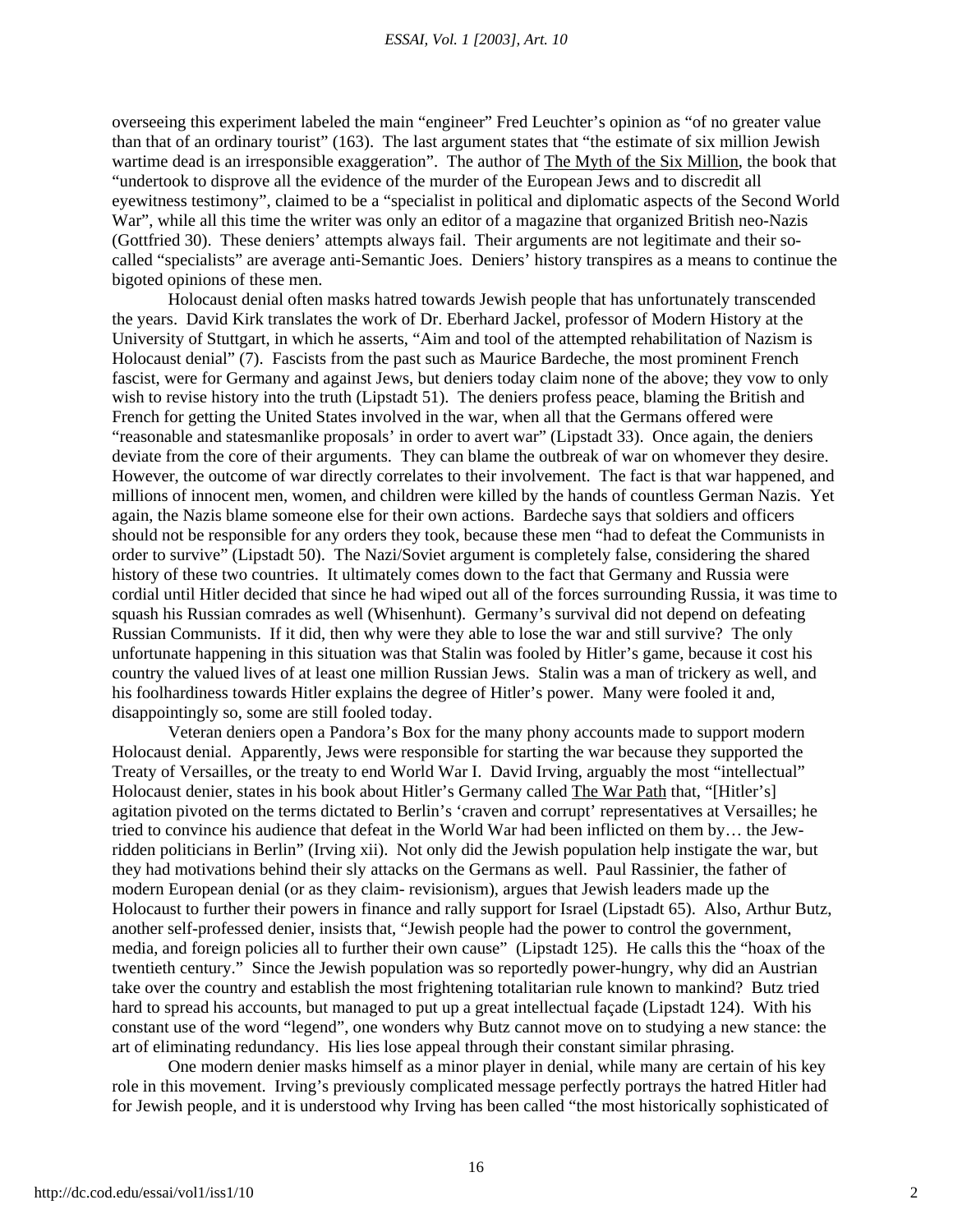the deniers" (Shermer 49). It is important to notice this, because Irving is a figure used to confuse many people that are on the verge of accepting these lies or that do not even understand what the "whole fuss is about anyways" (which unfortunately usually derives from ignorance). Irving works to clear Hitler's plate, which has to be the most extreme apologetic move ever taken. Irving does not deny the devastation of certain Holocaust beginnings such as *Kristallnacht*, or "the night of broken glass" where churches were burned, men sent to concentration camps, and families interrogated. Instead, he blames the onset of these events on another person. Irving claims that Goebbels, one of Hitler's right-hand men, ordered the slaughters (Kirk 11). Otto Dietrich, Hitler's former press chief, disagrees with Irving's account, stating the following in his memoirs:

Early in November 1938 there took place…the burning of synagogues and the smashing of Jewish shops… These demonstrations were supposed to have been spontaneous; as I learned the following day, they were staged. The inspiration for them was attributed to Goebbels. In reality they had been instigated by Hitler himself… (Kirk 11).

Whose word should be trusted? A first-hand account or the words of a man that lives to support a totalitarian freak? If we were at a loss, remember what another denier, Austin J. App, thinks of Hitler: "Hitler was a man of architecture and art, not of armaments and war" (Lipstadt 87). Unfortunately for App, it is a well-known fact that Hitler was denied admission to architecture schools and that at one time he tried to sell his art on the streets. These failures could have contributed to his vehement decision to ascend political power in all of Germany. If he was not a man of war in his younger life, he certainly became one. This way of life, vengeance, overpowered Hitler; no wonder it is his infamous legacy.

The most prominent argument in a modern Holocaust denier's case is that of the gas chambers, which were briefly discussed earlier. Butz blatantly states that, "the exterminations are a propaganda" hoax, i.e. we have shown what did not happen to the Jews" (Butz 205). Where did the propaganda emerge anyhow? Was technology as advanced as it is today in the Twenty-first century? Probably not. Any footage of death in the gas chambers is not enhanced, but real-life. Still, arguments against their existence persist. Continuously throughout denial literature there are statements such as "We also believe there were no Nazi gas chambers" (www.nizkor.org). Redundancy is incredible here, especially since the audacity taken to announce such a denunciation is extreme. But, on the Institute for Historical Review website, the leading Holocaust denial website, it is posted that, "Prominent Holocaust historians now claim that masses of Jews were gassed as just six camps in what is now Poland" (www.ihr.org). Minus the "just six camps" statement, there is proof that these deniers contradict themselves. Supposedly, there were no Nazi gas chambers? Their predecessor Bardeche claimed that there were gas chambers indeed, although he believed their purpose was for disinfection rather than annihilation – another appalling take (Lipstadt 50). Still, one would think these deniers could find a more reasonable miniscule tactic. This is what they get for trying to disprove what is right before their eyes.

It is appalling that even Irving himself took this argument to his court case against Holocaust defender Deborah Lipstadt in 2000 (which Lipstadt and her publishing company won). With countless documents available explaining the scientific and physical constructions of the gas chambers in Eastern Europe, it is not surprising that Irving could not withstand the assault on his lies (www.hdot.org). After losing the case, Lipstadt informs her fellow supporters that, "Irving immediately went on his web page and said that this judge was a Jew and a former communist and that was why he turned Irving down" (Lipstadt letter 1) What is true is what the judge said instead, "Irving was a 'right-wing pro-Nazi polemicist' who 'deliberately misrepresented and manipulated historical evidence" (www.hdot.org) All in favor of the judge say "Aye." Ultimately, arguments against something as terrifying and evidential as gas chambers are foolishly used. This perfectly portrays the deniers' ignorance in using weak examples to prove their unbelievable stance. And, after being lawfully disproved, showing an attitude like Irving's adds to the organization's illegitimacy.

By now the arguments seem to blend together and all that is left to do is take a deep breath and let the fallacies disappear, because "truth can stand by itself" (Shermer 17). It is our duty to respond to